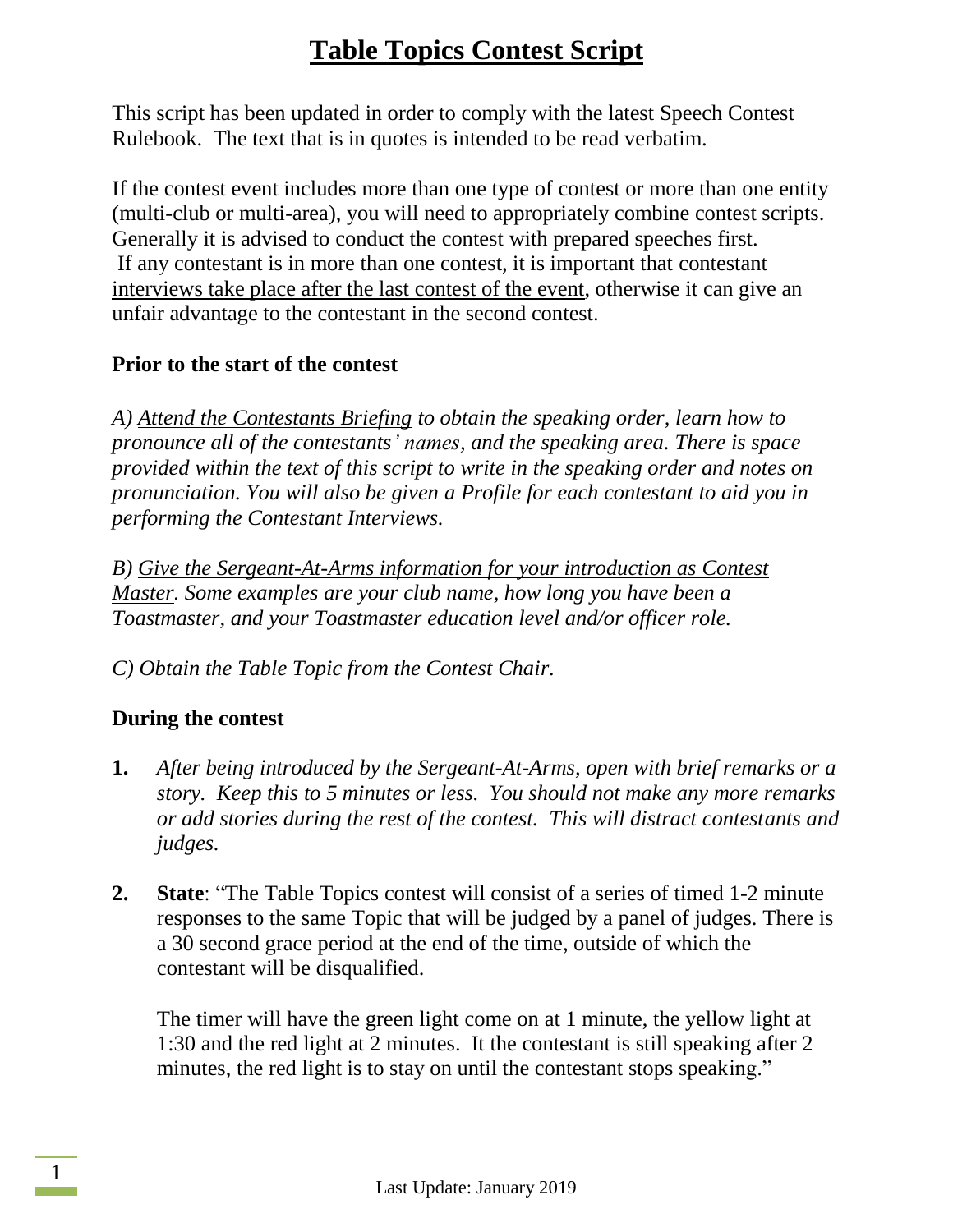"The rules have been reviewed with the chief judge and the contestants. The contestants have been informed of the location of the timing lights."

"The contestants and the judges have certified their eligibility. The Contest Chair and the Chief Judge have confirmed the eligibility of both the contestants and the judges."

*NOTE: Complete the following sentence according to the level of competition (i.e. Club, Area, or Division) and fill in the date of the next level of competition.*

**3. State: "**The winner will represent

| the Club at the Area<br>contest on         |    |
|--------------------------------------------|----|
| 0r                                         |    |
| the Area at the Division contest on        |    |
| or                                         |    |
| the Division at the District 37 contest on | ,, |

- **4. State**: "The speaking area will be…" *Point out the speaking area.*
- **5. Ask**: "Mister or Madam Contest Chair, have all the contestants been briefed, are all the contestants present, and are we ready to proceed with the contest?" *Wait for an affirmative reply.*
- **6. Ask**: "Mister or Madam Chief Judge, have all the Contest Officials been briefed and are we ready to proceed with the contest?" *Wait for an affirmative reply.*
- **7. State**: "In order to allow the judges time to mark their judging forms, we will have one minute of silence after each contestant's speech and we will have silence after the last contestant's speech until all the ballots are collected.
- **8. Ask**: "Time Keepers, will one of you signal me when one minute has elapsed between contestant speeches?" *Wait for an affirmative reply.*
- **9. State**: "The speaking order for the contest was determined earlier by having our contestants draw for position. The order for the contest will be:"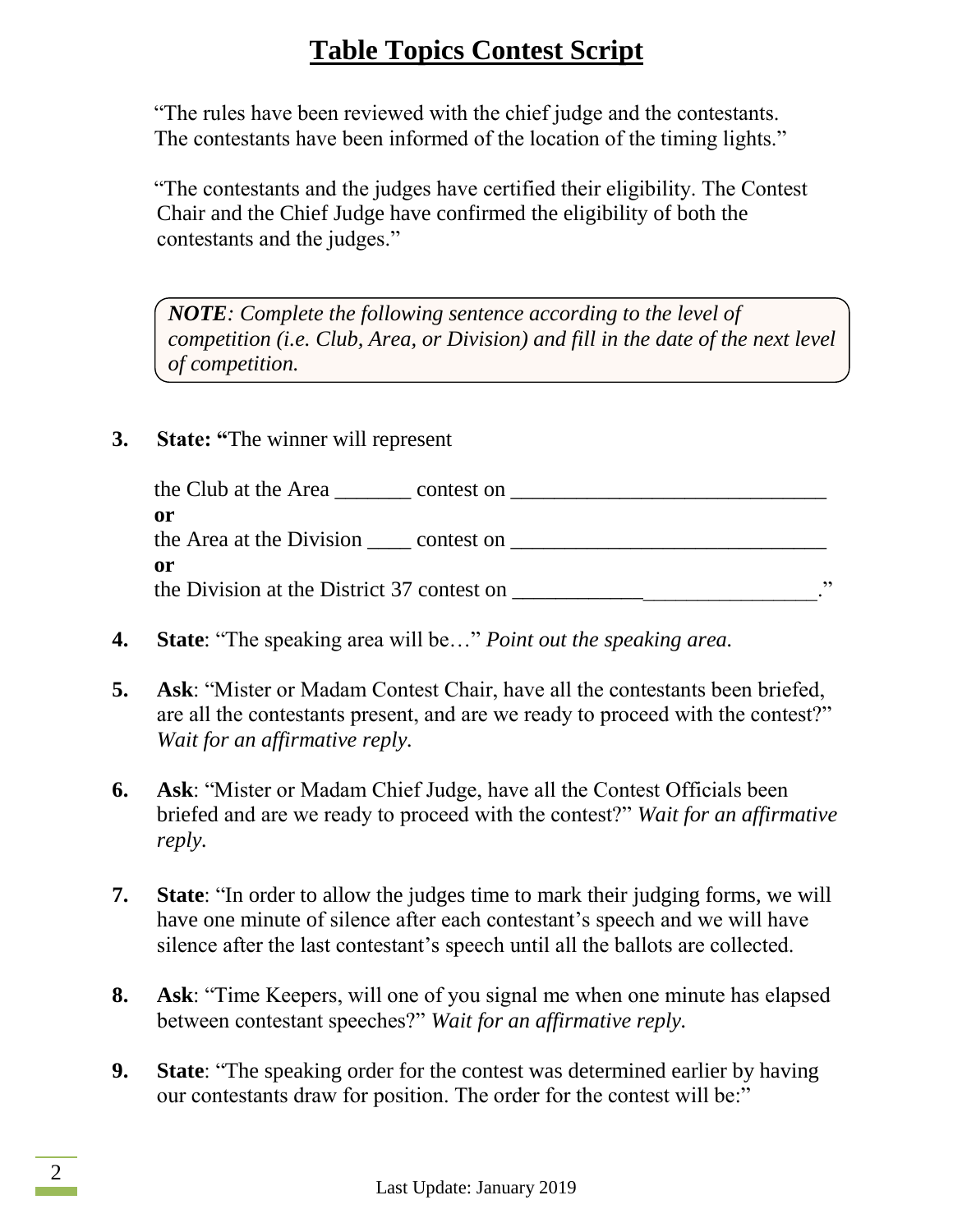|  | , 2 |
|--|-----|

- **10. State** "Contestants are to leave their cell phones with the Sergeant-at-Arms and the Sergeant-at-Arms will escort them out of the room. They will be brought back in one at a time. Each contestant will be introduced only by his or her name, and the Table Topic. I will then repeat the Table Topic and the contestant's name. All Contestants may remain in the room after they have responded to the topic."
- **11. Ask**: "Are there any questions? If not, the Table Topics contest will now begin."
- **12. State** "The first contestant will now proceed to the staging area. The Sergeant-at-Arms will escort the remaining contestants out of the room. Timer, can you let me know when one minute is up."

*During the minute of silence, the first contestant can wait in the staging area. After the minute of silence, bring up the speaker by stating:* "Please welcome <name>" *, and lead applause for the speaker. The contestant can join you on stage. The contestant is introduced by simply stating their name, the Table Topics question, the Table Topics question, their name.*

**13.** *Lead applause before and after each Table Topic response. After all but the last contestant, state*: "One minute of silence please. Sergeant-at-Arms, please have the next contestant move to the staging area." *After the minute of silence bring up the speaker as before.*

**The Topic**: \_\_\_\_\_\_\_\_\_\_\_\_\_\_\_\_\_\_\_\_\_\_\_\_\_\_\_\_\_\_\_\_\_\_\_\_\_\_\_\_\_\_\_\_\_\_\_\_\_\_\_\_\_\_\_\_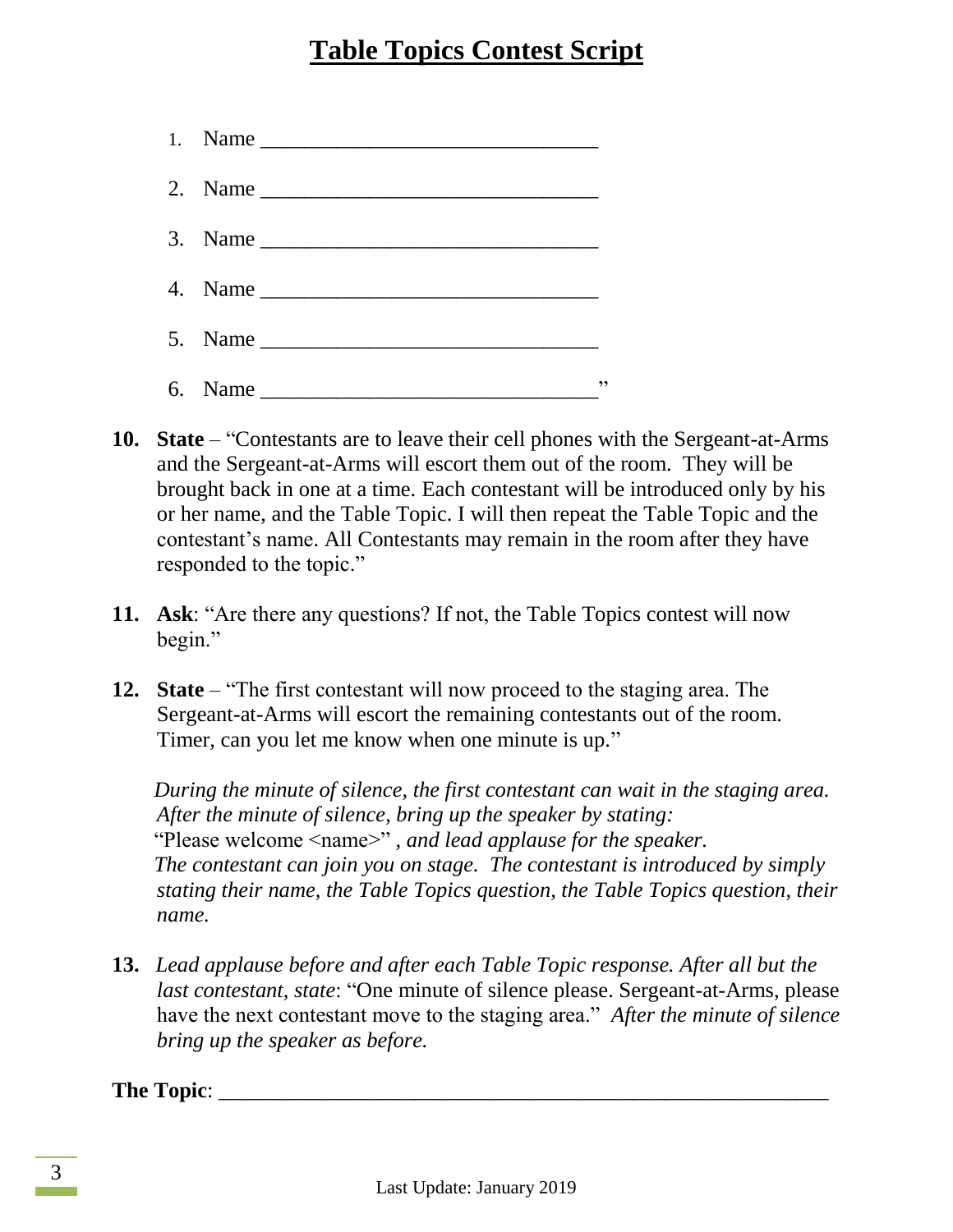$\overline{\phantom{a}}$  , and the contribution of the contribution of the contribution of the contribution of the contribution of the contribution of the contribution of the contribution of the contribution of the contribution of the

|  | 2. Name $\frac{1}{\sqrt{1-\frac{1}{2}}\sqrt{1-\frac{1}{2}}\sqrt{1-\frac{1}{2}}\sqrt{1-\frac{1}{2}}\sqrt{1-\frac{1}{2}}}}$ |
|--|---------------------------------------------------------------------------------------------------------------------------|
|  | 3. Name $\frac{1}{\sqrt{1-\frac{1}{2}}\left\lceil \frac{1}{2}\right\rceil}$                                               |
|  |                                                                                                                           |
|  |                                                                                                                           |
|  |                                                                                                                           |
|  | 7. Name                                                                                                                   |
|  |                                                                                                                           |

**14. After last Table Topic response, State**: "May we please have silence until all the ballots have been collected. Judges, please hold your ballots up when you have completed them."

*Note: Ballot Counters and the Chief Judge collect the ballots. Wait until the Chief Judge lets you know that all the ballots have been collected before proceeding,*

*Note: For a multi-contest event, interviews are to be held after the last contest is conducted. If this is NOT the last contest, skip Steps 15, 16, and 17, and*

- **15. Ask**: "Will the contestants please join me up front in order of appearance?" *Lead the applause as they make their way to the front.*
- **16.** *Contestant Interviews: Present each contestant with a Certificate of Participation, and interview each contestant. Sample questions: A) which club s/he represents, B) how long s/he has been in Toastmasters, and C) an openended question from the speech or about one of his/her interests or hobbies from the Biography form.*
- **17.** *Dismiss the contestants with applause, make final remarks, then receive Results Form (1168) from the Chief Judge.*